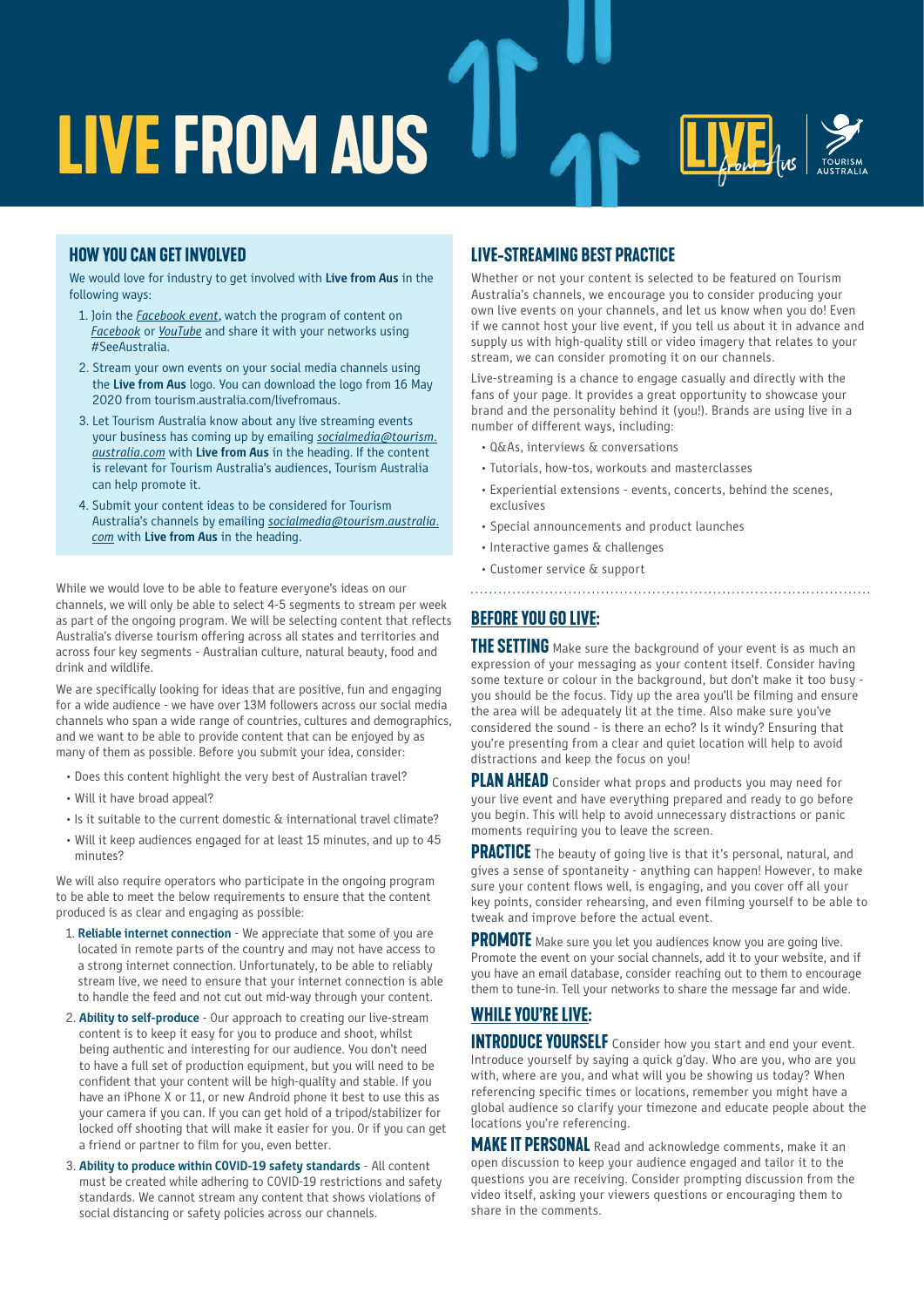# **live from aus**

**KEEP IT NATURAL** It's ok to be nervous or to let your audience know you've made a mistake - this keeps it natural and human. People connect with people, so pretend you're talking to your friends.

**SHOW AND TELL** Any props or tools you can 'show and tell' will keep your audience interested. If the prop has a story, tell your audience about it.

**MINIMISE DISTRACTIONS** Avoid spending too much time talking to other people, turning away from or leaving your screen during your live event. If other things are distracting you from interacting with your followers, your audience will naturally tune out. Also consider switching your phone to "Do Not Disturb" before beginning.

# **After you go live:**

**PUBLISH** Publish your live content across your channels after you've gone live - to your Facebook videos or to Instagram TV (IGTV), and on your website. Consider editing the video down into shorter segments for Instagram Stories or ongoing social posts to maximise the connection with your audience.

**PLAN THE NEXT ONE** Re-watch your video and consider where you might improve. Look at the analytics - who tuned in and when? Ask your audience or network for feedback and for what they'd like to see next.

# **Other considerations:**

- Hire experts If you're not sure how to proceed, there are hundreds of experienced production teams who can work through the creative and technical challenges virtually.
- Test ahead of time The more complex your set up is,the more planning and testing is needed. Create a test page on Facebook or Instagram that you can broadcast to and test your setup while you're rehearsing.
- Communicate to all the editors and page admins that you are broadcasting live and avoid accidental deletion of posts during broadcast.
- Make sure you have rights to the music or performances you might showcase so you are sure you aren't infringing on any broadcast rights or copyrights.

# **Live-streaming HOW TO FACEBOOK**

### **On Facebook you can go live on a Page, Group or Event**

Live-streams to Pages have the following features which are not available for Group and Event live-streams:

- The ability to crosspost to other Pages.
- The ability to access detailed insights in Creator Studio.
- The ability to restrict access to your live stream to a specific geography or age demographic on Facebook, you can use age and geographic gating.

### **There are two ways to go live on Facebook.**

You can use a phone with the Facebook app installed or connect a camera with streaming software to Facebook.

### **Using a Phone**

Use a phone to go live on Facebook if you:

- Are on the go.
- Don't have access to extra equipment such as a computer, a camera, a microphone etc.

 • Don't need to add on-screen graphics or switch between cameras. You can go live using the Facebook app for iOS or Android.

The quality of your stream depends on your Internet connection speed. Go live when you have a strong connection (use Wi-Fi instead of your phone's mobile data whenever possible). For more stable footage, you can use a tripod or camera stabiliser. *[Learn how](https://www.facebook.com/help/iphone-app/1636872026560015)* to go live on Facebook.

### **Using a Camera + Streaming Software**

To go live with a camera, you'll need streaming software (also referred to as encoding software or an encoder). There are several programs to choose from including free open-source software. *[Learn more](https://www.facebook.com/business/help/2771226942969318?id=1123223941353904)* about encoding software options and going live with streaming software.

Once you have your encoding software and camera installed, you're ready to go live using *[Live Producer on Facebook](https://www.facebook.com/business/help/593310264553282?id=1123223941353904)*, the new way to go live on Facebook using higher-end production equipment and streaming software. You can access it on a desktop or laptop computer at: *[facebook.com/live/producer](https://www.facebook.com/live/producer)*

### **Schedule your stream**

If you are using a connected camera and encoder, you can schedule a live stream up to one week in advance. Scheduling live broadcasts ahead of time is a good way to make your audience aware of upcoming broadcasts and easily connect when your stream begins. When you schedule a live broadcast, two posts are automatically created – an announcement post and a live broadcast post.

- Announcement post: An announcement post will be published to your Page, letting your followers know there's an upcoming broadcast. People who see the announcement post can click "Get reminder" to receive a one-time reminder notification shortly before the cast begins.
- A live broadcast post: At the scheduled time of the live broadcast, a post containing your live stream is automatically published. People who expressed interest via the announcement post get a notification directing them to the broadcast.

### **Promote your stream organically**

- Share on Facebook in groups or on Pages and profiles you manage.
- *[Crosspost](https://www.facebook.com/business/help/1385580858214929?id=1123223941353904)* the same live stream to multiple Pages simultaneously. To crosspost your live video, establish a crossposting relationship with another Page.
- Consider encouraging relevant groups or people associated with your Page to host a *[Watch Party](https://www.facebook.com/business/help/201462910755680?id=214359809769375)* for your live broadcast.
- Embed the live stream to your website or blog. You can find the embed code under Facebook Live Producer settings.

### **Best practice**

- Ensure quality: Make sure your broadcast is as clear, high-resolution, and stable as possible.
- Rehearse: Test everything before going live.
- Consider duration: Live broadcasts require a little time for audiences to tune in, so make sure your broadcast is live for a minimum of 3 minutes. We recommend streaming for somewhere between 15 and 45 minutes, but on Facebook you can stream for up to 8 hours.
- Graphics: Ensure that graphics are clear and readable for an audience that may be watching with the sound off. Be aware of the key features that appear on desktop and mobile streams such as positioning of the live bug, the concurrent view count, and positioning of the live comment scroll. Avoid placing key graphics in these areas, and make sure to test your graphics before a major broadcast.

### **Encourage conversation**

 • Chat moderation: An active chat moderator during your live broadcast can play an important role in fostering engagement. Some techniques to drive healthy engagement include: